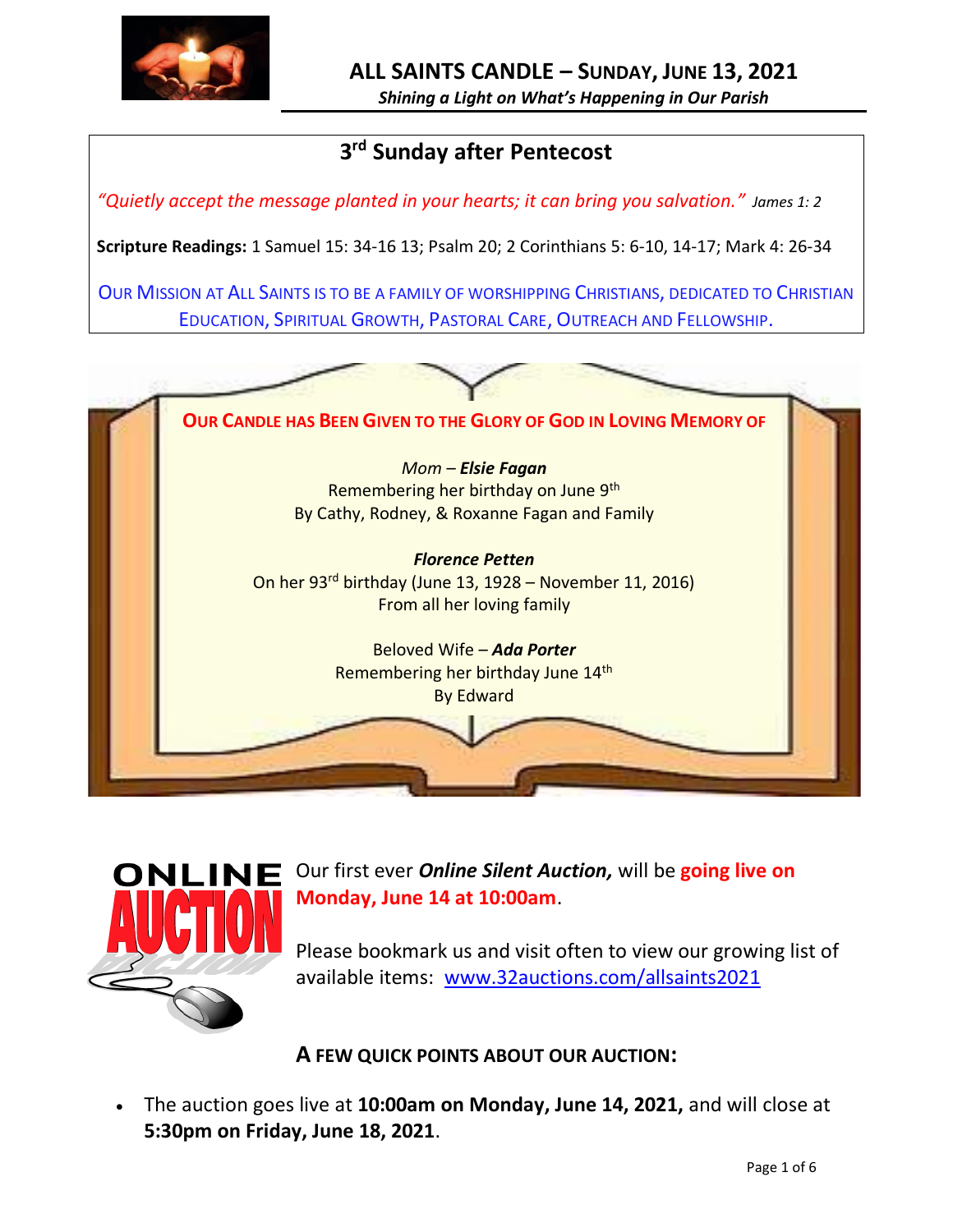- To monitor the bids of any items that you are interested in, simply click "watch" on those items
- Once you bid on an item, you will receive an e-mail every time someone else outbids you
- Bidding increases by \$1 increments
- After a bid has been entered, you are **not** able to recall that bid
- Sizes of clothing are listed under "Item Description", and you can see item descriptions by simply scrolling down.
- At the close of the auction the winning bidders will be notified by e-mail directly from [32auctions.com](http://32auctions.com/)
- Winning bidders may pick up their auction items on Saturday June 19, 2021, from 9:00am to 1:00pm at the upstairs of our Parish Hall, which is located at 419 Conception Bay Highway. Other arrangements can be made by contacting Joanne at [joannesimfukwe@gmail.com](mailto:joannesimfukwe@gmail.com) or 709-682-8103.
- Payment can be made by cash or cheque on pick up, or via e-transfer to [auction@allsaintsparish.ca](mailto:auction@allsaintsparish.ca)

We hope you will find this auction to be a great bit of fun, and at the same time you will be helping us raise a little money during these challenging COVID times. We expect to have quite a few items, so please keep checking back.

We are continuing to seek any-and-all donations you might wish to share, and they will be accepted at the Parish Hall on Saturday, June  $12<sup>th</sup>$  (we won't turn away late items). In keeping with Diocesan policy, we ask that donations not include alcohol or tobacco products. Suggested donation ideas include: gift cards, baked goods, knitted items, soft drinks, crafts, clothing – essentially anything, no matter how big or how small. For more immediate details, please contact Joanne Simfukwe via email at [joannesimfukwe@gmail.com](mailto:joannesimfukwe@gmail.com) or you may text or call her at 682-8103. Alternatively, you may also contact any of our Vestry members to arrange your donation.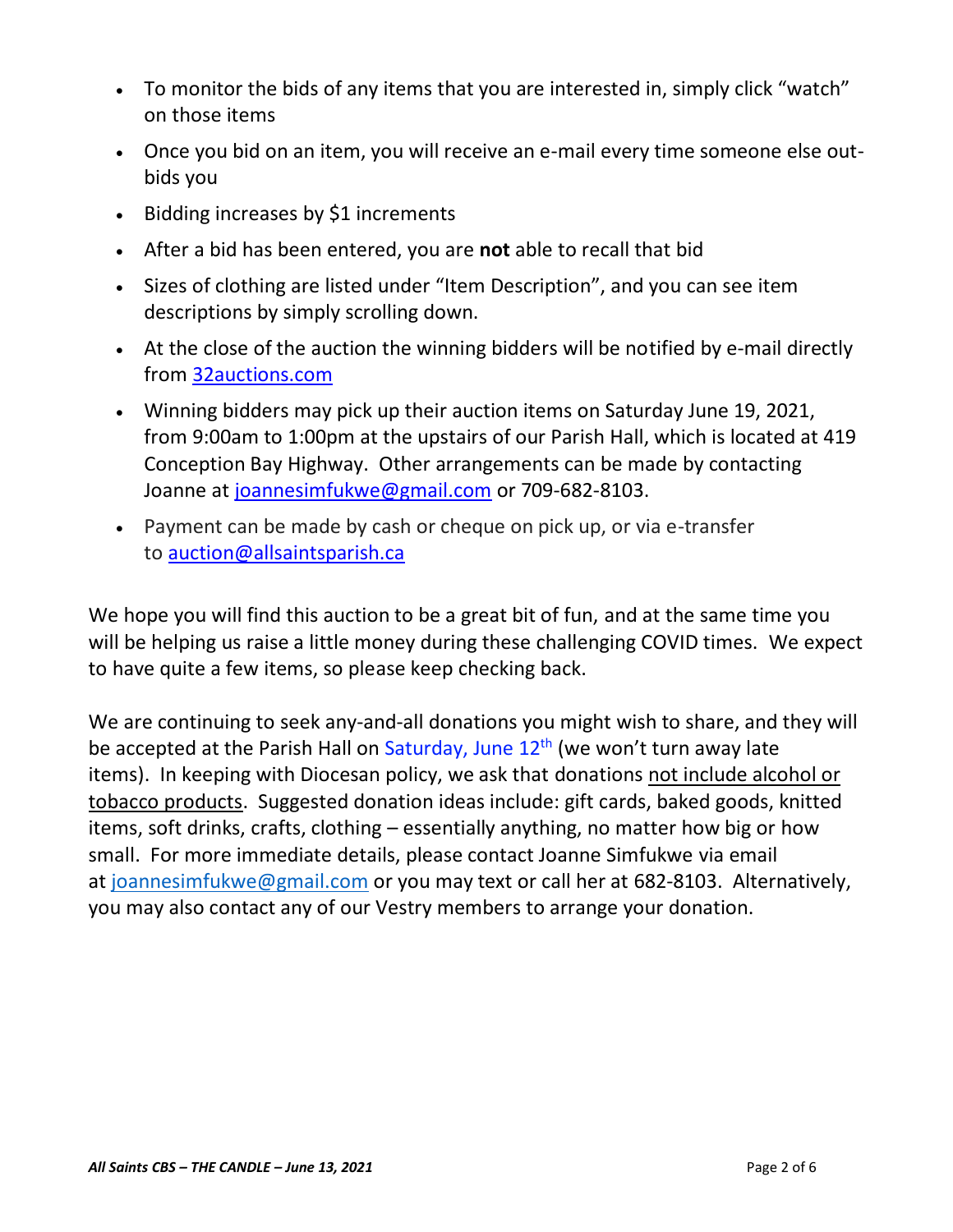

**FATHER'S DAY MEMORIALS** – We are now accepting memorials for our *Father's Day Memorial Booklet,* which will be available at the Church on Father's Day (June 20<sup>th</sup>), after which time it will then be permanently available on our website under [The Candle](http://allsaintsparish.ca/thecandle.html) section. We ask that you try to have it to our office by June 16th. Your kind donation can be dropped in our drop-box located to the

left of the parish hall main door, or by eTransfer sent to [donations@allsaintsparish.ca](mailto:donations@allsaintsparish.ca?subject=Father)



**ALL SAINTS FLEA MARKET** - Our ACW Team are pleased to be able to once again host our annual *Flea Market* on Saturday, July 3rd, from 9:30am to 3:00pm.

You are also invited to come along between

12:00pm and 1:30pm and enjoy a feast of moose burgers, hamburgers and hotdogs.

Tables may be rented at a cost of \$15 each, or two tables for \$25. To book a table, please contact *Barb Tilley at 834-4795*, or *Aura Farrell at 834-9384 or 682- 3775*. Thank you for your continued support.

**CEMETERY CARETAKER** – Your Cemetery Team is pleased to announce that Chesley Radford has accepted the position of Cemetery Caretaker, and will be starting work with us on Monday, June  $21^{st}$ . We would like to welcome Ches to our Team and ask that you give him your support. Please remember that you can always pass along any suggestions or comments to our Cemetery Chairperson at [cemetery@allsaintsparish.ca](mailto:cemetery@allsaintsparish.ca?subject=Cemetery%20Feedback%20Comments)



**DO WE HAVE YOUR EMAIL ADDRESS?** - Now, more than ever, email is becoming one of the safest and quickest ways for our Parish to keep you informed. If we do not already have you email address on file, and you are not regularly receiving our bulletins and information updates, we would love for your to provide it to us. Please email it to

[communications@allsaintsparish.ca,](mailto:communications@allsaintsparish.ca?subject=eMail%20Address%20Update) or simply [click here](http://allsaintsparish.ca/email_updates) to complete our online email registration form.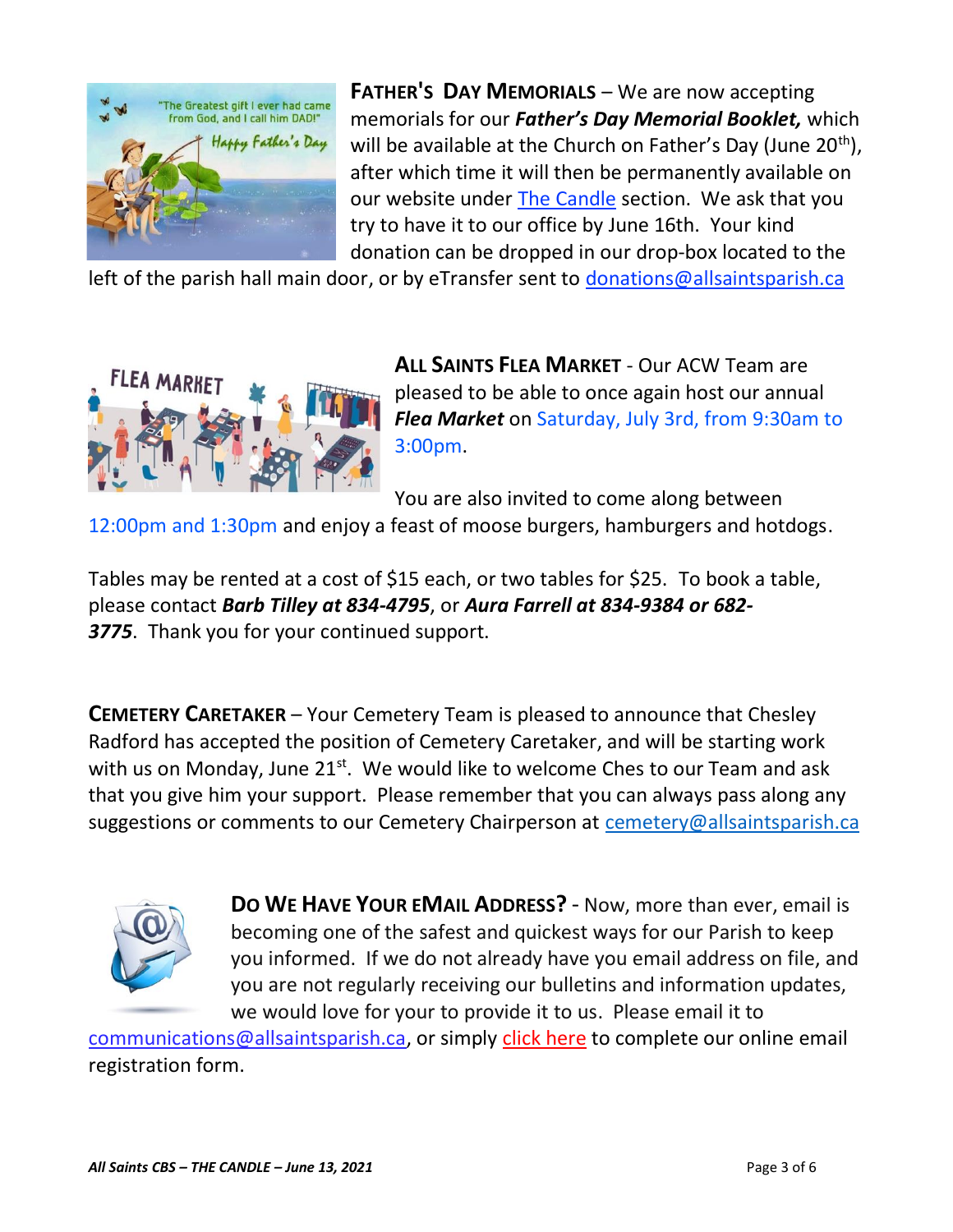

**ACW HOMEMADE QUILT LOTTERY** – Many thanks to you for your overwhelming support - all tickets have been sold out on our ACW ladies' beautiful quality *Hand-Made Quilt*, valued at \$500. There were only 1000 tickets available, which sold for just \$1 each.

Thank you so very much for your kind support, and if you have any questions please contact *Enid at 682-9367, Dot at 834-5052, or Barb at 834-4795*. As part of our Fall Fair activities, the lucky ticket will be drawn on Thursday, *October 14, 2021*. We ask that if you can, please support the wonderful ministry of these hard-working ladies.

**ALL SAINTS CHURCH SERVICES –** To attend our live in-Church services you must preregister per the instructions below, or you may view our pre-recorded services by [clicking here.](http://allsaintsparish.ca/recorded-church-services) Below is a brief summary of current guidelines:

- All attendees MUST pre-register for ANY Church gathering. You may do so online by [clicking here,](http://allsaintsparish.ca/covid-pre-registration-form) or you may call our Parish Office at 834-4501
- Our Parish has resumed operations based on the February 01, 2021 version of the "Many Members - [One Body" \(MMOB\)](https://anglicanenl.net/home/wp-content/uploads/2021/02/Many-Members-One-Body-February-2021.pdf) Diocesan guidelines document. This includes meetings of Vestry, ACW, Men's Fellowship, Bible Study, etc…
- The maximum capacity at indoor gatherings is 100
- People may share a pew with any of their 20 consistent close contacts
- Masks must be worn at all times at all indoor gatherings, except to consume the Eucharist, or by a speaker or solo performer.
- During any 60-minute service, there can only be a maximum of 30 minutes of singing by either a soloist or choir. The congregation itself is only permitted to sing one hymn, which must be just prior to exiting.
- Virtual or curb-side drop-off fundraising may resume with a maximum of 50 volunteers in the building

**2021 CHURCH OFFERTORY ENVELOPES** – We would like to remind you that if you have not yet picked up your 2021 offertory envelopes, they are being held at the Parish Office for pick up. We encourage you to continue to use our secure mail drop-slot, which is located at the top of the stairs, just to the left of the main entrance of our Parish Hall.

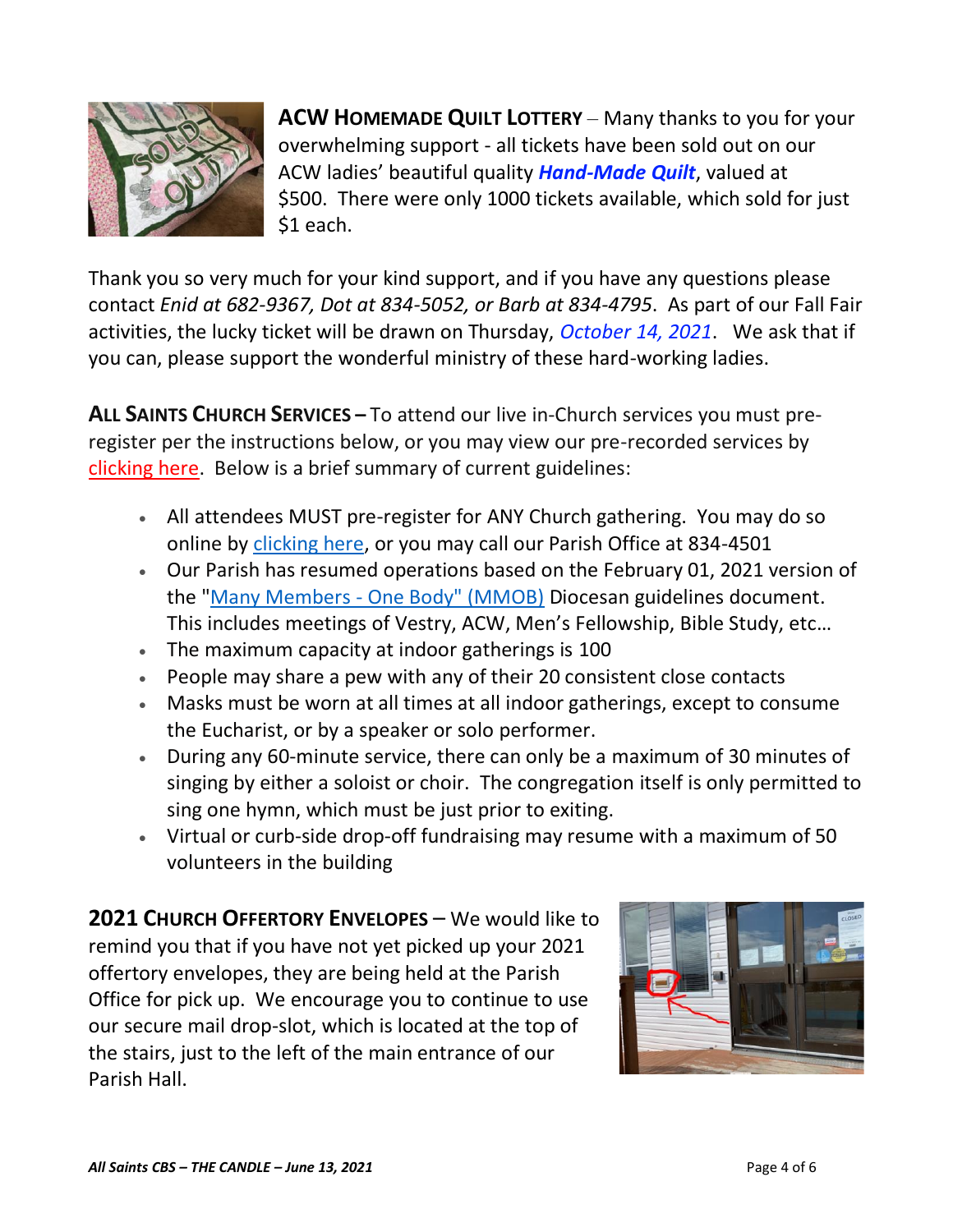You may also e-Transfer your offering via Interac simply by emailing it to [donations@allsaintsparish.ca.](mailto:donations@allsaintsparish.ca) And of course, we always encourage you to consider signing up for our eGivings program which automatically deposits your offering at whatever interval you choose and are comfortable with. Simply [click here](http://allsaintsparish.ca/egiving-online-information-form) to register, or go to our website and follow the eGiving notes. If you have [any](https://wfsites-to.websitecreatorprotool.com/870a5dd5.com/Admin/%7BSK_NODEID__22939341__SK%7D) questions, please email your Finance Team at [finance@allsaintsparish.ca,](mailto:finance@allsaintsparish.ca) or call our Office at 834-4501.

**SPONSORING 'THE CANDLE'** - We would like to remind Parishioners and Friends that you may sponsor our weekly bulletin, **'***THE CANDLE***'**, and have it dedicated in memory of a loved one. Your personal tribute will be prominently

posted on the Bible graphic located at the top of the front



page, and your kind donation of \$25 would be greatly appreciated. Additionally, you can honor a loved one by posting your favourite picture, along with a memorial verse, and your kind donation of \$50 for this full-page tribute is greatly appreciated. A paper copy of '*THE CANDLE*' is distributed at all Sunday services, and a digital copy is permanently archived on our Parish website at [allsaintsparish.ca](http://allsaintsparish.ca/thecandle.html)



**KIDS CORNER** is our resource area for a variety of Christian Youth Education activities. If you would like to be a part of this exciting Ministry, please let us know by clicking [here.](http://allsaintsparish.ca/index.html#comments) Stay tuned for a new craft activity each Sunday....

**AGM** - Vestry has reinstated the Church Re-Opening Taskforce Team to develop a COVID safe plan to host our Annual General Meeting (AGM). An announcement is expected shortly.

## **IN MEMORIAM – GENERAL FUND**

- In loving memory *Florence Petten*, remembering her birthday June 13th by Myrtle, Ern and Family
- In loving memory of *Clarence and Lily Mercer* by Wayne, Jean and Family
- In loving memory of Mother and Grandmother *Ada Porter,* remembering her birthday June 14<sup>th</sup> - by Lorraine, Willis, and Hilary
- In loving memory of Mother and Grandmother *Ada Porter*, remembering her birthday June 14<sup>th</sup> - by Jeff, Geraldine, Jillian and Joel